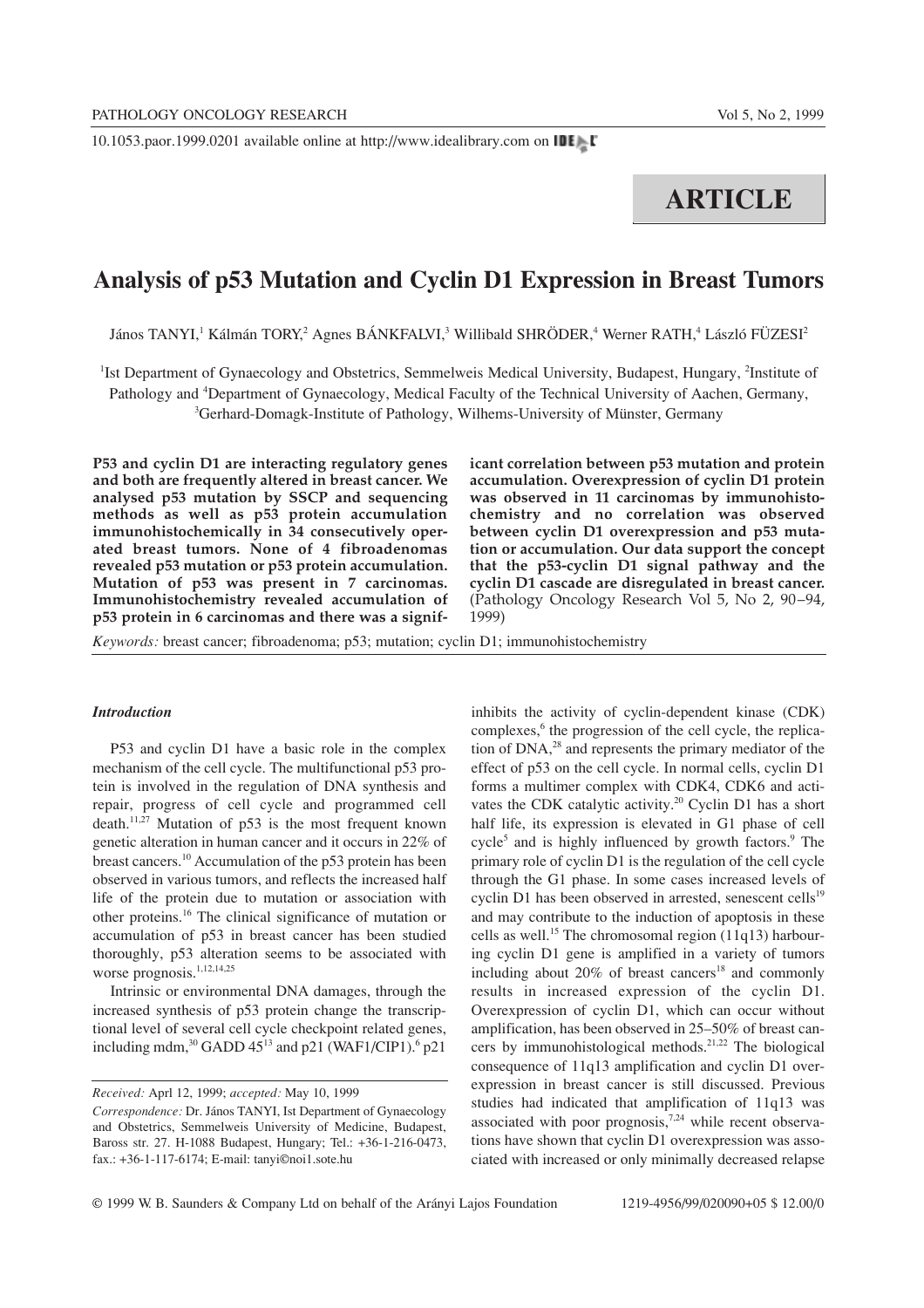free interval.8 p21 mediates not only the biological activity of p53 by inhibition of cyclin dependent kinases, but also results in an increased expression of cyclin D1.4 However, little is known about how the mutation of p53 or overexpression of cyclin D1 affects this regulatory loop in mammary tumor cells. The aim of this study was to analyse the correlation between cyclin D1 expression and p53 mutation and/or accumulation in breast tumors.

# *Material and methods*

#### *Tumor specimens*

34 consecutively operated women with breast tumor were included in this study. The frozen section was examined from each tumor and areas of normal tissue were separated. DNA was separately isolated from sections of frozen tumor and corresponding normal tissues by QIAamp kit (Qiagen). After formaldehyde fixation and paraffin-embedding, 5 µm thick tissue sections were stained with hematoxylin and eosin. Slides were coated for immunostaining with poly-L-lysine (Sigma).

#### *Immunohistochemistry*

Paraffin-embedded tissue sections were dewaxed, rehydrated, and autoclaved in 10 mM citrate buffer (pH 6,4) for 20 min in order to restore antigenecity.<sup>26</sup> Phosphate buffered saline (PBS) wash was used between each of the following steps. Unspecific protein binding of tissue section was blocked with 1% bovine serum albumin containing PBS for 30 min at 37°C, then the slides were incubated overnight with the primary antibodies p53 (CM-1 rabbit polyclonal in 1:20000 dilution and DO7 murine monoclonal 1:500 dilution, both from Medac, Hamburg, Germany) and cyclin D1 (HD11 mouse monoconal in 1:400 dilution, Santa Cruz Biotech., Santa Cruz, USA), separately. Primary antibodies were revealed by a biotin-streptavidin-amplified detection system (Biogenex, Sun Ramon, USA) using naphtol phos-

*Table 1.* **Primers for PCR amplification of exons 5 to 9 of the p53 gene (31)**

| Exon  | Sequence 5'-3'               | Position <sup>x</sup> |
|-------|------------------------------|-----------------------|
| 5     | <b>GTCTCCTTCCTCTTCCTACAG</b> | 13034-13054           |
|       | <b>TCTCCAGCCCCAGCTGCTCA</b>  | 13259-13240           |
| 6     | GAGACGACAGGGCTGGTT           | 13258-13275           |
|       | GAGACCCAGTTGCAAACC           | 12450-12433           |
|       | CCAAGGCGCACTGGCCTC           | 13957-13974           |
|       | GAGGCAAGCAGAGGCTGG           | 14169-14152           |
| $8-9$ | <b>CCTTACTGCCTCTTGCTTC</b>   | 14413-14431           |
|       | <b>CTGGAAACTTTCCACTTGAT</b>  | 14796-14777           |

<sup>x</sup> Positions are defined on sequence x54156.

phate and fast red as colour substrate. Slides were lightly counterstained with hematoxylin and mounted in Kaiser's glycerin-gelatine. Negative control was stained with the omission of the primary antibodies. Immunostaining was assessed by two of us independently. p53 staining was scored as positive or negative, while cyclin D1 staining was ranked as follows: negative  $(-)$ , weak  $(+)$ , moderate  $(+)$ , strong (+++), based on the intensity of nuclear staining in the majority of the cells. Discrepant scoring was re-evaluated and consensus reached.

# *Mutation analysis*

Mutation analysis of exons 5–9 of p53 were performed by PCR-SSCP and direct sequencing methods. Exons were amplified individually, except 8 and 9, which were amplified in one fragment *(Table 1)*. 25 µl PCR reaction mixture consisted of 10 nM Tris-HCl (pH  $8.3$ ), 1,75 mM MgCl<sub>2</sub>, 50 mM KCl, 0,01% gelatine, 200 µM each of four dNTP, 0,25 µM of each primer, 0,5 U Taq DNA polymerase (Boehringer Mannheim Biochemica, Germany), and 200 ng DNA. The PCR reaction was carried out as follows: initial denaturation, 3 min at 94°C, then 30 cycles of 94°C 45 sec, 55°C 30 sec, 72°C 1 min. PCR products were diluted in 5 excess volumes of formamide dye solution (95% formamide, 0,05% bromophenol blue, 0,05% xylene cyanol, 20 mM EDTA, 10 mM NaOH) and were loaded on a 0,5x MDE polyacrilamid gel, immediately after heating for 2 min at 95°C and chilling on ice. Electrophoresis was performed at 15°C with 6 W constant power for 20 hours. DNA was then transferred to Hybond N membrane (Amersham, Germany) and fixed in an oven at 80°C for 2 hours. After hybridisation with digoxigenin end-labelled corresponding primers in Church buffer at 37°C for 1 hour, DNA was visualised by a digoxigenin detection system (Boehringer Mannheim Biochemicals, Germany) using BCIP/NBT substrates. Samples showing bands with altered mobility were subjected to sequencing. PCR products were purified from low melting temperature agarose gel and sequencing reaction was performed with PRISM dyedeoxy cycle sequencing reagent (Perkin-Elmer, USA) according to the manufacturer's instructions. Sequence was evaluated on an ABI-373 DNA analysis system (Perkin-Elmer, USA).

## *Results*

Four of the analysed tumors were benign fibroadenomas, 30 were carcinomas *(Table 2)*. After antigen retrieval by autoclave treatment, all of the applied antibodies resulted in easily evaluable signals showing the expected nuclear localisation *(Figure 1)*. Negative controls had no staining and there was no immunoreactivity for p53 in normal tissue, while sporadic weak staining was observed for cyclin D1. There was no substantial discrepancy between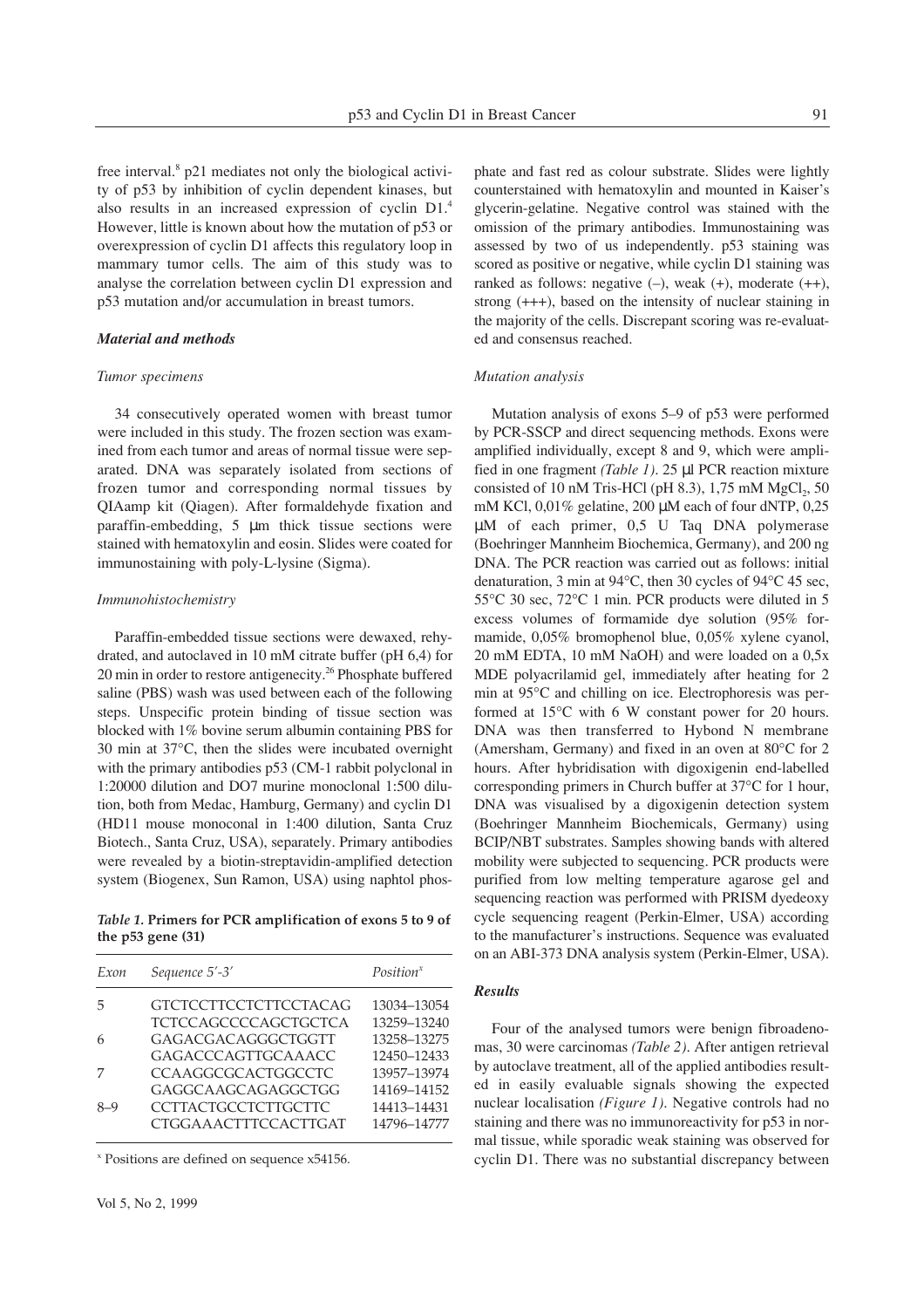the data obtained with the two p53 specific antibodies, and results were therefore combined. Six of 34 tumors (18%) had an increased amount of p53 protein, and none of the four fibroadenoma was in this group *(Table 2)*. Cyclin D1 staining was displayed in all but one case intranuclear location *(Table 2)*. The intensity of the reaction showed great variation. 11 of the 34 tumors, including 1 fibroadenoma had a significantly increased level of cyclin D1 relative to the normal mammary tissue *(Table 2)*.

*Table 2.* **Main clinico-pathologic data and results of p53 mutation as well as immunohistological analysis of p53 and cyclin D1 in 34 breast tumors**

|                |                           |                |                |        | Immunohisto-<br>chemistry |                |
|----------------|---------------------------|----------------|----------------|--------|---------------------------|----------------|
|                | Histological<br>diagnosis | $\overline{L}$ |                |        | 53                        |                |
| 1              | fibroadenoma              |                |                |        |                           |                |
| $\overline{2}$ | fibroadenoma              |                |                |        |                           | $^{++}$        |
| 3              | fibroadenoma              |                |                |        |                           | $^+$           |
| 4              | fibroadenoma              |                |                |        |                           |                |
| 5              | ductal carcinoma          | 2              | G3             | exon 6 |                           | $^{+}$         |
| 6              | ductal carcinoma          | $\overline{2}$ | G <sub>2</sub> |        |                           | $^{++}$        |
| 7              | ductal carcinoma          | $\overline{2}$ | G <sub>2</sub> |        |                           |                |
| 8              | ductal carcinoma          | $\overline{2}$ | G <sub>3</sub> |        |                           | $^{++}$        |
| 9              | ductal carcinoma          | $\overline{2}$ | G <sub>3</sub> |        | $^{+}$                    |                |
| 10             | ductal carcinoma          | $\mathcal{P}$  | G <sub>2</sub> | exon 6 | $^{+}$                    | $IC^*$         |
| 11             | ductal carcinoma          | 1              | G <sub>2</sub> |        |                           |                |
| 12             | ductal carcinoma          | $\overline{2}$ | G <sub>3</sub> |        |                           | $+++$          |
| 13             | ductal carcinoma          | $\overline{2}$ | G <sub>2</sub> |        |                           | $^{++}$        |
| 14             | ductal carcinoma          | 1              | G <sub>2</sub> |        |                           |                |
| 15             | ductal carcinoma          | $\overline{2}$ | G <sub>3</sub> |        |                           | $^{+}$         |
| 16             | ductal carcinoma          | $\overline{2}$ | G <sub>2</sub> |        |                           | $+++$          |
| 17             | ductal carcinoma          | $\overline{2}$ | G <sub>2</sub> |        |                           | $^{++}$        |
| 18             | ductal carcinoma          | $\overline{2}$ | G <sub>3</sub> |        |                           |                |
| 19             | ductal carcinoma          | 1              | G1             | exon 5 |                           | $^{++}$        |
| 20             | ductal carcinoma          | $\overline{2}$ | G <sub>2</sub> |        |                           |                |
| 21             | ductal carcinoma          | $\overline{4}$ | G <sub>3</sub> | exon 6 |                           | $+++$          |
| 22             | ductal carcinoma          | 4              | G <sub>3</sub> |        |                           | $^{++}$        |
| 23             | ductal carcinoma          | 1              | G <sub>2</sub> |        |                           | $^{+}$         |
| 24             | ductal carcinoma          | 1              | G <sub>3</sub> |        |                           | $\overline{+}$ |
| 25             | ductal carcinoma          | $\overline{2}$ | G <sub>2</sub> |        |                           |                |
| 26             | ductal carcinoma          | $\overline{2}$ | G <sub>2</sub> |        |                           |                |
| 27             | ductal carcinoma          | $\mathcal{P}$  | G <sub>3</sub> |        | $\overline{+}$            | $\overline{+}$ |
| 28             | ductal carcinoma          | 1              | G1             |        |                           | $\ddot{}$      |
| 29             | ductal carcinoma          | $\overline{2}$ | G <sub>3</sub> | exon 7 | $^{+}$                    |                |
| 30             | lobular carcinoma         | 3              |                |        |                           |                |
| 31             | lobular carcinoma         | $\overline{2}$ |                |        |                           | $^{+}$         |
| 32             | lobular carcinoma         | $\overline{2}$ |                | exon 7 |                           |                |
| 33             | lobular carcinoma         | $\overline{2}$ |                | exon 6 | $^{+}$                    |                |
| 34             | lobular carcinoma         | $\overline{2}$ |                |        |                           | $^{+}$         |

\* Intracytoplasmic staining



*Figure 1. Immunohistochemical staining of primary breast cancer sections for p53 (a) and cyclin D1 (b). A strong nuclear reaction is present for both proteins.*

PCR-SSCP analysis showed DNA fragments with altered mobility in 7 cases *(Table 2)*. None of these tissues was a fibroadenoma. None of the mutations were present in the corresponding normal tissues. Mutation was confirmed in all of these cases by sequencing *(Table 3)*. Three of the mutations resulted in the formation of a new stop codon, while all others in amino acid change. Four of the seven mutations were associated with accumulation of p53 protein. Two cases with increased level of p53 had no sign of mutation in the examined sequence. There was correlation between p53 mutation and p53 protein accumulation  $(\chi^2$  test p<0.01). In contrast, no tendency of correlation was observable between p53 mutation and cyclin D1 expression ( $\chi^2$  test p>0.2).

## *Discussion*

Previous studies have identified p53 mutations in about  $22\%$  of breast cancers<sup>10</sup> and recent reports indicated overexpression of cyclin D1 in 30–50% of the cases.21,22 In the present study we have identified in 23% and 33% of the carcinomas mutation of p53 and overexpression of cyclin D1, respectively. There was a significant correlation between p53 mutation and p53 protein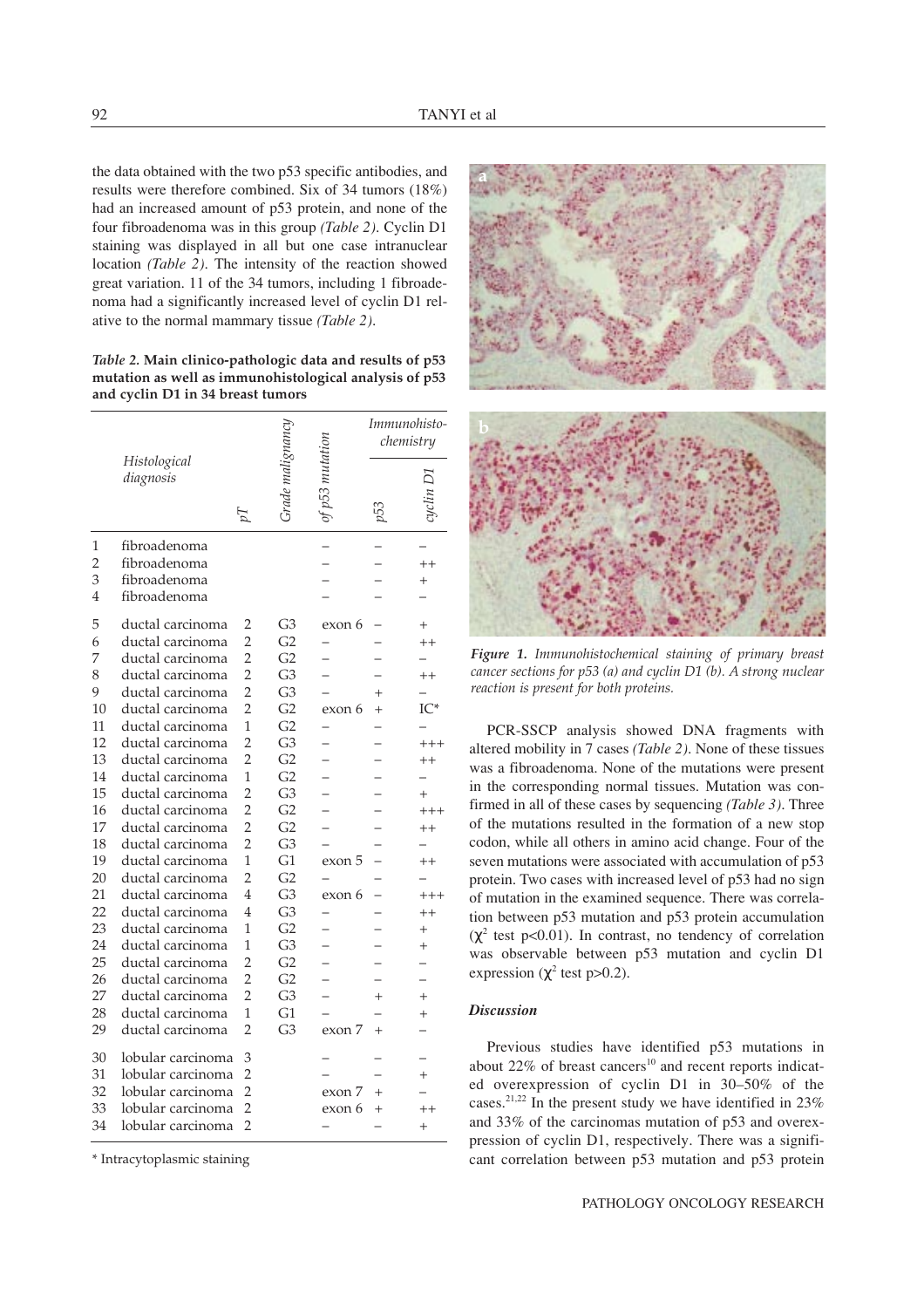*Table 3.* **Identified mutations of p53 gene in breast cancer**

|    |   |     | Patient N° Exon Codon Nucleotide change | Consequence            |
|----|---|-----|-----------------------------------------|------------------------|
| 5  | 6 | 192 | <b>CAGUTAG</b>                          | $Gln \rightarrow Stop$ |
| 10 | 6 | 222 | <b>CCGUACG</b>                          | $Pro\rightarrow Thr$   |
| 22 | 5 | 146 | <b>TGGUTAG</b>                          | $Trp \rightarrow Stop$ |
| 23 | 7 | 245 | <b>GGCUAGC</b>                          | $Gly \rightarrow Ser$  |
| 25 | 6 | 202 | <b>CGTUCCT</b>                          | $Arg \rightarrow Pro$  |
| 26 | 6 | 220 | <b>TATUTAA</b>                          | $Tyr \rightarrow Stop$ |
| 34 |   | 245 | <b>GGCUGAC</b>                          | $Asn\rightarrow Thr$   |

accumulation. On the other hand, no correlation was present between p53 mutation and cyclin D1 expression. In previous studies, association was observed in breast cancer between cyclin D1 overexpression and the presence of estrogen receptor.<sup>7,22</sup> In contrast to the general expectation, increased cyclin D1 expression was not associated with increased rate of cells in S phase or with worse prognosis.<sup>8,22</sup> This finding is in conformity with the generally better prognosis of estrogen receptor positive breast cancers but contradicts earlier studies which indicated that 11q13 amplification was relevant for poor prognosis.<sup>7,22</sup> The frequent amplification of the chromosomal region of cyclin D1 in breast cancer and the increased susceptibility in mice for mammary cancer after cyclin D1 overexpression strongly indicate the substantial role of cyclin D1 in the pathogenesis of mammary cancer, although cyclin D1 does not seem to maintain the same crucial function in the tumor.<sup>29</sup> The major function of the cyclin-CDK complex is the phosphorylation of retinoblastoma protein  $(pRB)$  in normal cells.<sup>5</sup> Various tumors such as retinoblastoma, small cell lung cancer, certain bladder cancer proliferate without functional retinoblastoma protein.<sup>2,23</sup> The most probable explanation for the lack of correlation between cyclin D1 overexpression and prognosis in breast cancer is that during the tumor progression cancer cells loss, bypass or replace the regulatory role of pRB, and proliferate in the abscence of pRB, as well. In normal cells there is a regulatory pathway between p53 and cyclin D1. p53, through the induction of p21 inhibits the CDK activity and induces cyclin D1 overexpression.<sup>4</sup> It is known, that some of the p53 mutations abolish the inductive effect on  $p21$ .<sup>17</sup> A recent immunohistological study found no correlation between p53 accumulation and cyclin D1 expression in mammary cancer.<sup>22</sup> Our study, based on both mutation analysis of p53 and immunohistochemical assessment of p53 and cyclin D1 levels, reached the same conclusion, the lack of correlation between p53 mutation and cyclin D1 expression. This result is in agreement with the observations that p53 mutation may result in loss of the cell cycle effect of p53 and with the concept that the cyclin-CDK-pRB cascade is disregulated in breast cancer.<sup>21</sup>

#### *References*

- 1. Andersen TI, Holm R, Nesland JM, et al: Prognostic significance of TP53 alterations in breast carcinoma. Br J Cancer 68:540-548, 1993.
- 2. Bates S, Parry D, Bonetta L, et al: Absence of cyclin D/cdk complexes in cells lacking functional retinoblastoma protein. Oncogene 9:1633-1640, 1994.
- 3. Bankfalvi A, Navabi H, Bier B, et al: Wet autoclave pretreatment for antigen retrieval in diagnostic immunohistochemistry. J Pathol 174:223-228, 1994.
- 4. *Chen X, Bargonetti J, Prives C, et al:* P53, through p21 (WAF1/CIP1) induces cyclin D1 synthesis. Cancer Res 55:4257-6342, 1995.
- 5. *Cordon-Cardo C:* Mutation of cell cycle regulators. Am J Pathol 147:545-560, 1995.
- 6. El-Deiry WS, Tokino T, Velculescu V E, et al: WAF1, a potential mediator of p53 tumor suppression. Cell 75:817-825, 1993.
- 7. Fantl V, Smith R, Brokes S, et al: Chromosome 11q13 abnormalities in human breast cancer. Cancer Surv 18:77-94, 1993.
- 8. Gillett C, Smith P, Gregory W, et al: Cyclin D1 and prognosis in human breast cancer. Int J Cancer 69:92-99, 1996.
- 9. *Ggrana K, Reddy EP*: Cell cycle control in mammalian cells: role of cyclins, cyclin dependent kinases (CDKs), growth suppressor genes and cyclin-dependent kinase inhibitors (CKIs). Oncogene 11:211-219, 1995.
- 10. *Greenblatt MS, Bennett WP, Hollstein M, et al: Mutations in the* p53 tumor suppressor gene: clues to cancer etiology and molecular pathogenesis. Cancer Res 54:4855-4878, 1994.
- 11. *Hollstein M, Sidransky D, Vogelstein B, et al:* p53 mutation in human cancers. Science 253:49-53, 1991.
- 12. Jacquemier J, Moles JP, Adelaide J, et al: P53 immunohistochemical analysis in breast cancer with four monoclonal antibodies: comparison of staining and PCR-SSCP results. Br J Cancer 89:846-852, 1994.
- 13. *Kastan MB, Zhan Q, El-Deiry WS, et al:* A mammalian cell cycle checkpoint pathway utilizing p53 and GADD45 is defective in ataxia-teleangiectasia. Cell 71:587-597, 1992.
- 14. *Kovach JS, Hartmann A, Blaszik H, et al: Mutation detection by* highly sensitive method indicates that p53 gene mutations in breast cancer can have important prognostic value. Proc Natl Acad Sci USA 93:1093-1096, 1996.
- 15.² *Kranenburg O, van der Eb AJ, Zantema A:* Cyclin D1 is an essential mediator of apoptotic neuronal cell death. EMBO J 15:46-54, 1996.
- 16. *Lane DP*: P53 guardien of genome. Nature 359:15-16, 1992.
- 17. Li Y, Jenkins C, Nichols M, et al: Cell cycle expression and p53 regulation of the cyclin-dependent kinase inhibitor p21. Oncogene 9:2261-2268, 1994.
- 18. Lidereau R, Mathieu D, Escot C, et al: Genetic variability of proto-oncogenes for breast cancer risk and prognosis. Biochemie 70:951-959, 1988.
- 19. *Lucibello FC, Sewing A, Brusselbach S, et al: Deregulation of* cyclin D1 and E and suppression of cdk2 and cdk4 in senescenct human fibroblasts. J Cell Sci 105:123-133, 1993.
- 20. Matsushime H, Quelle DE, Shurtleff SA, et al: D-type cyclindependent kinase activity in mammalian cells. Mol Cell Biol 14:2066-2076, 1994.
- 21. *McIntosh GG, Anderson JJ, Milton I, et al: Determination of* the prognostic value of cyclin D1 overexpression in breast cancer. Oncogene 11:885-891, 1995.
- 22. Michalides R, Hageman P, Tinteren H, et al: A clinicopathological study on overexpression of cyclin D1 and p53 in a series